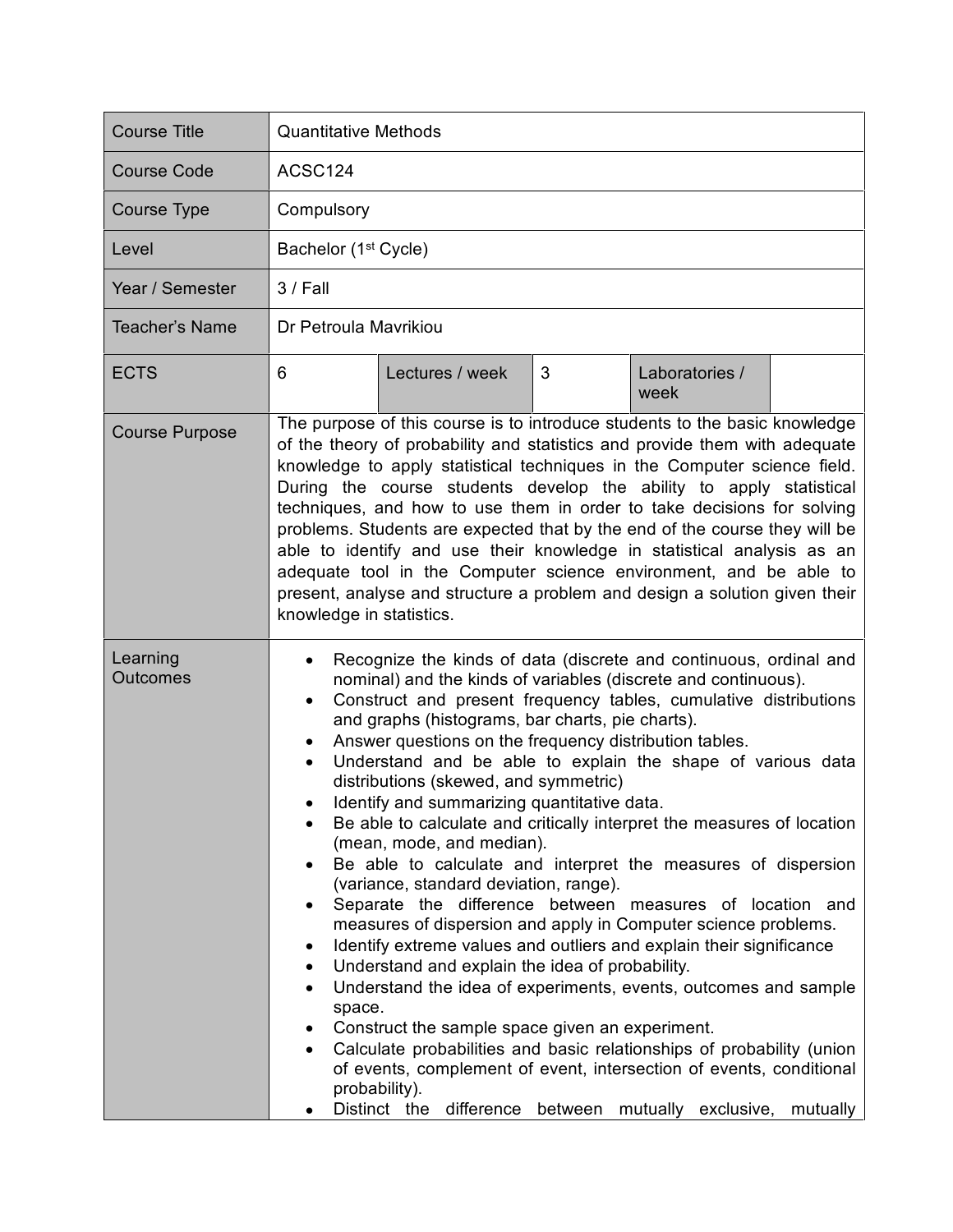|                         | exhaustive and independent events. Apply these in problems.<br>Recognize and construct probability distribution tables.<br>$\bullet$<br>Recognize, use, apply and explain the theory and their applications<br>$\bullet$<br>in Computer science problems concerning the discrete probability<br>distributions: Binomial, Poisson.<br>Recognize, use, apply and explain the theory and their applications<br>$\bullet$<br>Computer science problems concerning<br>the continuous<br>$\mathsf{In}$<br>probability distributions: Normal distribution.<br>Recognize the difference between normal and standard normal<br>$\bullet$<br>distribution.<br>Use the tables of the standard normal distribution for solving<br>problems and interpret correct the answers.<br>Identify the differences between continuous and discrete probability<br>distributions.                                                                                                                                                                                                                                                                                                                                                                                                                                                                                                                                                                                                                                                                                                                                                                                                                                                                          |              |                                                                                                                                                                                                                                                                                                               |
|-------------------------|--------------------------------------------------------------------------------------------------------------------------------------------------------------------------------------------------------------------------------------------------------------------------------------------------------------------------------------------------------------------------------------------------------------------------------------------------------------------------------------------------------------------------------------------------------------------------------------------------------------------------------------------------------------------------------------------------------------------------------------------------------------------------------------------------------------------------------------------------------------------------------------------------------------------------------------------------------------------------------------------------------------------------------------------------------------------------------------------------------------------------------------------------------------------------------------------------------------------------------------------------------------------------------------------------------------------------------------------------------------------------------------------------------------------------------------------------------------------------------------------------------------------------------------------------------------------------------------------------------------------------------------------------------------------------------------------------------------------------------------|--------------|---------------------------------------------------------------------------------------------------------------------------------------------------------------------------------------------------------------------------------------------------------------------------------------------------------------|
| Prerequisites           | None                                                                                                                                                                                                                                                                                                                                                                                                                                                                                                                                                                                                                                                                                                                                                                                                                                                                                                                                                                                                                                                                                                                                                                                                                                                                                                                                                                                                                                                                                                                                                                                                                                                                                                                                 | Corequisites | None                                                                                                                                                                                                                                                                                                          |
| <b>Course Content</b>   | Tabular and graphical methods<br>$\bullet$<br>Statistics in practice. The various kinds of data (discrete and continuous,<br>ordinal and nominal). Different kinds of variables (discrete and continuous).<br>Frequency tables, cumulative distribution tables and graphs (histograms,<br>bar charts, pie charts etc). Shape of various data distributions (skewed,<br>and symmetric).<br>Descriptive statistics: Numerical methods<br>Summarizing quantitative data. Measures of location (mean, mode, and<br>median). Measures of dispersion (variance, standard deviation, range).<br>Difference between measures of location and measures of dispersion and<br>their significance. Extreme values; outliers and their importance.<br>Introduction to Probability<br>The idea of probability. Experiments, events, outcomes and sample space.<br>Relative frequencies. Calculation of probabilities and basic relationships of<br>probability (union of events, complement of event, intersection of events).<br>Mutually exclusive, mutually exhaustive and independent events.<br>Conditional probability and multiplication law.<br><b>Discrete Probability Distributions</b><br>$\bullet$<br>Probability distribution tables. Theory and their applications in Computer<br>science problems concerning the discrete probability distributions:<br>Binomial, Poisson.<br><b>Continuous Probability Distributions</b><br>Theory and their applications in Computer science problems concerning<br>the continuous probability distributions: Normal distribution. Standard<br>normal distribution and tables of the standard normal distribution.<br>The course is structured around lectures and tutorials on topics related to |              |                                                                                                                                                                                                                                                                                                               |
| Teaching<br>Methodology |                                                                                                                                                                                                                                                                                                                                                                                                                                                                                                                                                                                                                                                                                                                                                                                                                                                                                                                                                                                                                                                                                                                                                                                                                                                                                                                                                                                                                                                                                                                                                                                                                                                                                                                                      |              | probability theory and statistics. During the lectures, students are<br>encouraged to participate in discussions and class work. At the same time,<br>students are given problems and exercises to solve at home. Lecture notes<br>and other course material are available to students through the e-learning |